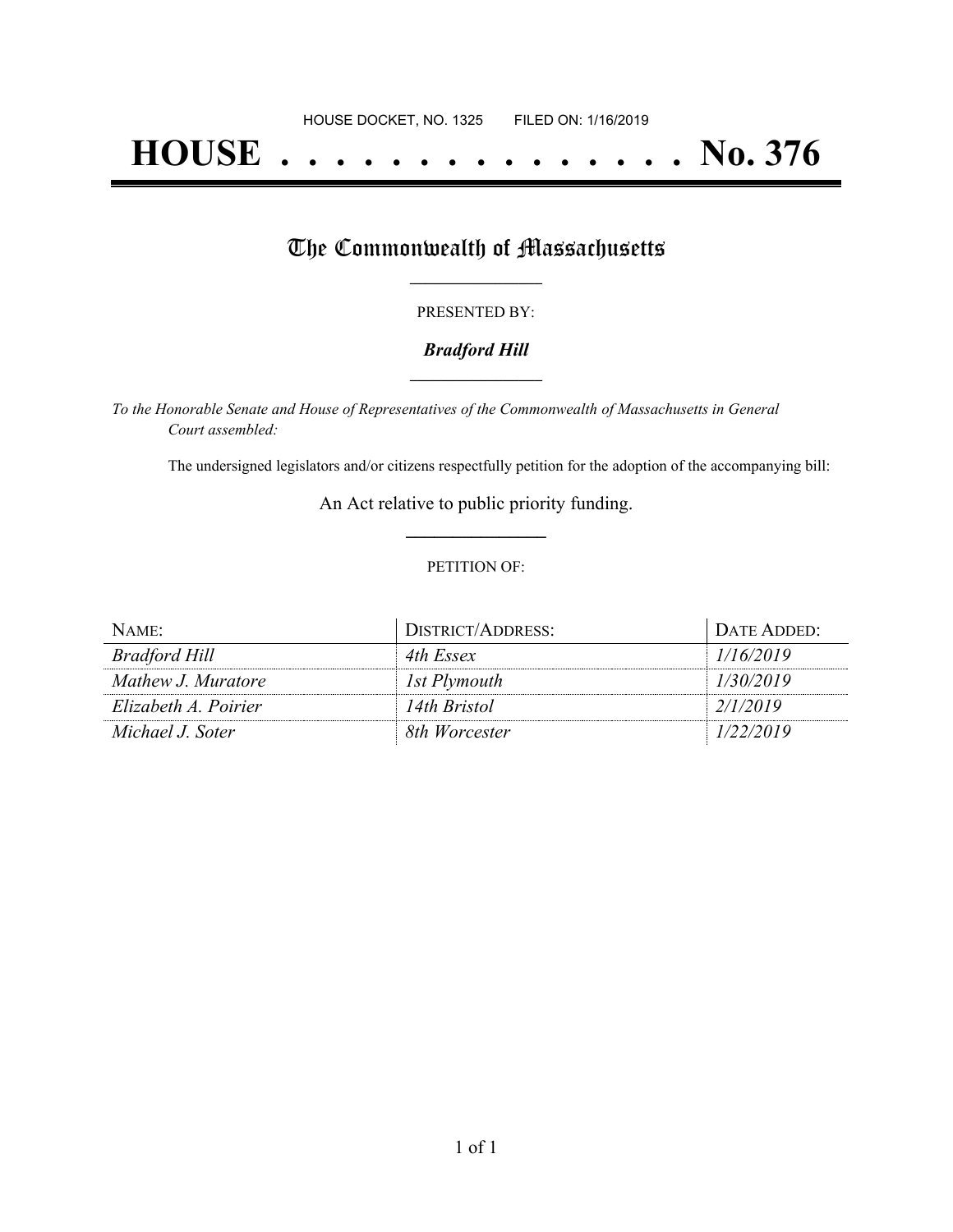## HOUSE DOCKET, NO. 1325 FILED ON: 1/16/2019

## **HOUSE . . . . . . . . . . . . . . . No. 376**

By Mr. Hill of Ipswich, a petition (accompanied by bill, House, No. 376) of Bradford Hill and others for legislation to establish a public advancement fund from registration and renewal fees from online gaming, daily fantasy sports, and online sports betting. Economic Development and Emerging Technologies.

### The Commonwealth of Massachusetts

**In the One Hundred and Ninety-First General Court (2019-2020) \_\_\_\_\_\_\_\_\_\_\_\_\_\_\_**

**\_\_\_\_\_\_\_\_\_\_\_\_\_\_\_**

An Act relative to public priority funding.

Be it enacted by the Senate and House of Representatives in General Court assembled, and by the authority *of the same, as follows:*

1 Chapter 23K of the General Laws, as appearing in the 2016 Official Edition, is hereby

2 amended by inserting after Section 71 the following section:

 "Section 72. There shall be established and set up on the books of the commonwealth a fund to be known as the Public Advancement Fund. The fund shall be credited with any monies transferred from all registration and renewal fees from online gaming, daily fantasy sports, and online sports betting. Expenditures from the fund shall be subject to appropriation; provided, however that 34 per cent of the funds received shall be appropriated for the purposes of transportation services to supplement, and not offset, any reduction in line item 5911-2000 of the general appropriation act from the previous fiscal year's general appropriation act; and provided further, that 33 per cent of the funds received shall be appropriated for the purposes of Medicaid Administration and shall be used to supplement, and not offset, any reduction in line-item 4000-0300 of the general appropriation act from the previous year's general appropriation